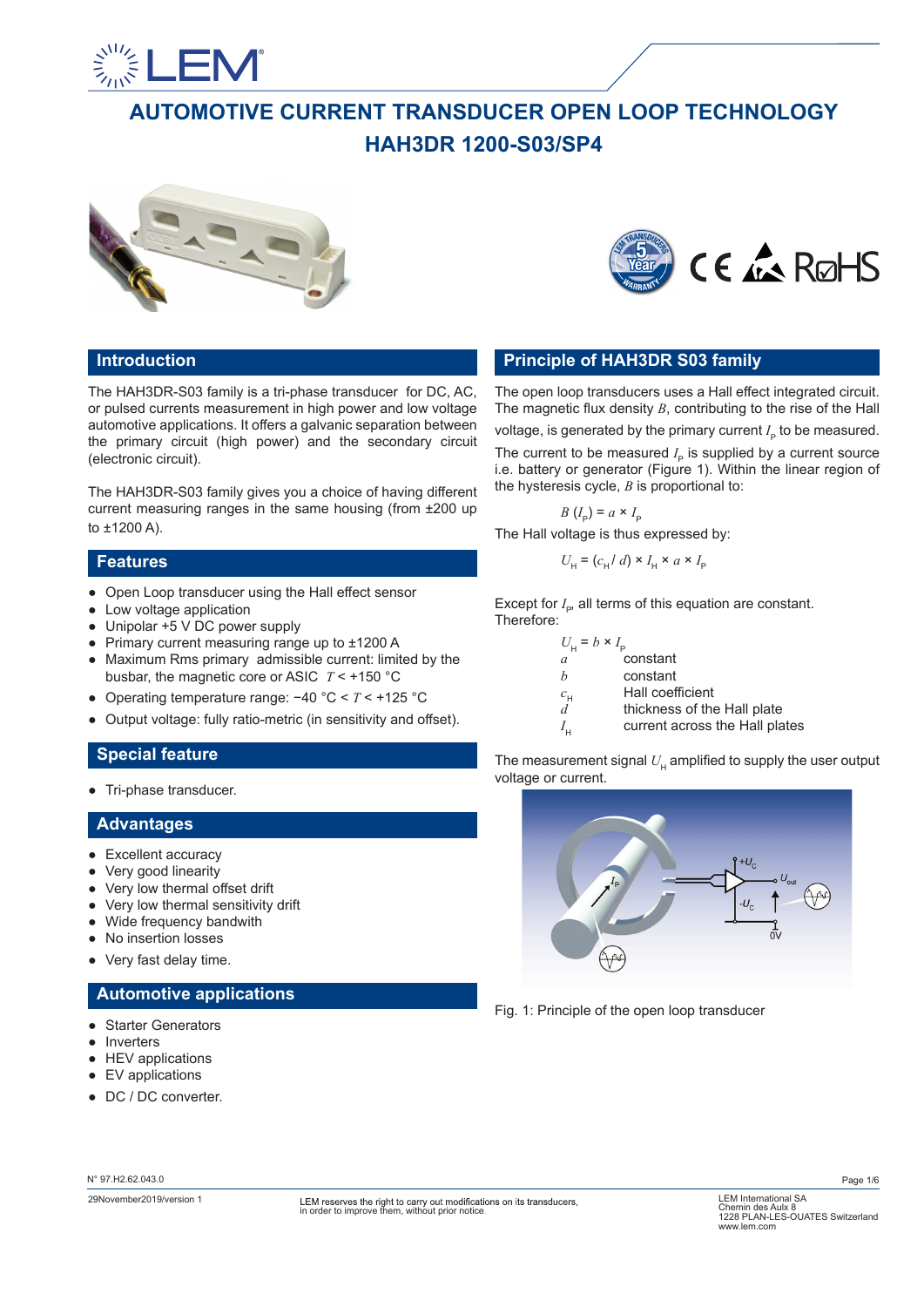

### **Dimensions HAH3DR 1200-S03/SP4 (in mm)**



#### **Mechanical characteristics**

- Plastic case >PBT-GF30< (Natural)
- Magnetic core FeSi wound core
- Pins Copper alloy gold plated
- Mass  $105 g \pm 5 \%$

### **Mounting recommendation**

- Mating connector type Hirose Socket GT8E-5S-...
- Assembly torque 1.5 N∙m ± 10 % ● Soldering type N/A

RL > 10 kΩ optional resistor for signal line diagnostic CL < 2.2 nF EMC protection RC: low pass filter (optional)

| Capacitor $U_{\text{ref}}$ / Gnd | 1 nF   |
|----------------------------------|--------|
| Capacitor $U_{c}$ / Gnd          | 47 nF  |
| Capacitor $U_{\text{out}}$ / Gnd | 4.7 nF |

### **Remarks**

• 
$$
I_P = \left(\frac{5}{U_C} \times U_{\text{out}} - U_O\right) \times \frac{1}{S}
$$
 with *S* in (V/A)

 $\bullet$   $U_{\text{out}}$  >  $U_{\text{o}}$  when  $I_{\text{p}}$  flows in the positive direction (see arrow on drawing).

### **System architecture (example)**



Page 2/6

29November2019/version 1 LEM International SA in order to improve them, without prior notice.

LEM International SA<br>Chemin des Aulx 8<br>1228 PLAN-LES-OUATES Switzerland<br>www.lem.com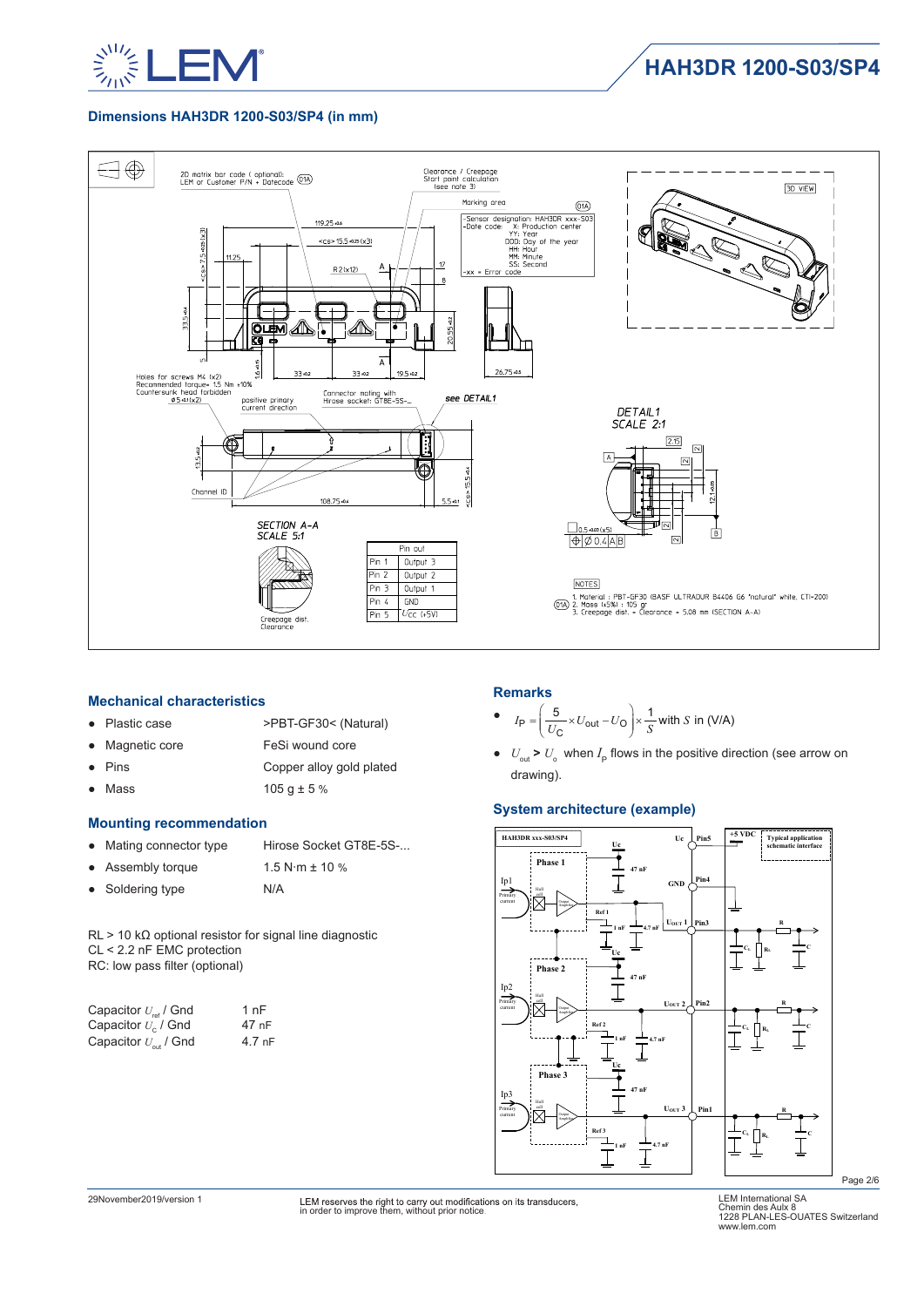

# **HAH3DR 1200-S03/SP4**

# **Absolute ratings (not operating)**

| <b>Parameter</b>                      | <b>Symbol</b>                        | <b>Unit</b>  | <b>Specification</b> |                |            | <b>Conditions</b>                                                                         |
|---------------------------------------|--------------------------------------|--------------|----------------------|----------------|------------|-------------------------------------------------------------------------------------------|
|                                       |                                      |              | <b>Min</b>           | <b>Typical</b> | <b>Max</b> |                                                                                           |
|                                       |                                      |              | $-0.5$               |                | 8          | Continuous, not operating                                                                 |
| Maximum supply voltage                | $U_{\rm c}$                          | $\vee$       |                      |                | 6.5        | Exceeding this voltage may temporarily<br>reconfigure the circuit until the next power-on |
| Output voltage low <sup>1)</sup>      | $U_{\underbar {\it out} \, {\it L}}$ |              | 0.2<br>4.8           |                |            | @ $U_c = 5$ V, $T_A = 25$ °C                                                              |
| Output voltage high <sup>1)</sup>     | $U_{\rm out\,H}$                     |              |                      |                |            |                                                                                           |
| Ambient storage temperature           | $T_{\rm S}$                          | $^{\circ}$ C | $-50$                |                | 125        |                                                                                           |
| Electrostatic discharge voltage (HBM) | $U_{ESD HBM}$                        | kV           |                      |                | 2          | JESD22-A114-B class 2                                                                     |
| RMS voltage for AC insulation test    | $U_{\rm d}$                          | kV           |                      |                | 2.5        | 50 Hz, 1 min, IEC 60664 part1                                                             |
| Creepage distance                     | $d_{\text{Cp}}$                      | mm           | 5.08                 |                |            |                                                                                           |
| Clearance                             | $d_{\rm cl}$                         | mm           |                      |                |            |                                                                                           |
| Comparative traking index             | <b>CTI</b>                           | $\vee$       | PLC <sub>3</sub>     |                |            |                                                                                           |
| Insulation resistance                 | $R_{\text{INS}}$                     | $M\Omega$    | 500                  |                |            | 500 V DC, ISO 16750                                                                       |
| Primary nominal peak current          | $I_{PN}$                             | A            |                      |                | 2)         |                                                                                           |

# **Operating characteristics in nominal range**  $(I_{\text{P-N}})$

| <b>Parameter</b>                                | <b>Symbol</b>                                          | <b>Unit</b>   | <b>Specification</b> |                                                                                 |              | <b>Conditions</b>                                                       |  |  |
|-------------------------------------------------|--------------------------------------------------------|---------------|----------------------|---------------------------------------------------------------------------------|--------------|-------------------------------------------------------------------------|--|--|
|                                                 |                                                        |               | <b>Min</b>           | <b>Typical</b>                                                                  | <b>Max</b>   |                                                                         |  |  |
|                                                 | <b>Electrical Data</b>                                 |               |                      |                                                                                 |              |                                                                         |  |  |
| Primary current, measuring range                | $I_{\rm PM}$                                           | A             | $-1200$              |                                                                                 | 1200         |                                                                         |  |  |
| Primary nominal DC or RMS current               | $I_{\rm PN}$                                           | Α             | $-1200$              |                                                                                 | 1200         |                                                                         |  |  |
| Supply voltage <sup>1)</sup>                    | $U_{\rm c}$                                            | $\vee$        | 4.75                 | 5                                                                               | 5.25         |                                                                         |  |  |
| Ambient operating temperature                   | $T_{\rm _A}$                                           | $^{\circ}$ C  | $-40$                |                                                                                 | 125          |                                                                         |  |  |
| Capacitive loading                              | $C_{1}$                                                | nF            | 2.2                  | 4.7                                                                             | 18           |                                                                         |  |  |
| Output voltage (Analog) <sup>1)</sup>           | $U_{\text{out}}$                                       | V             |                      | $U_{\text{out}} = (U_{\text{c}}/5) \cdot (U_{\text{o}} + S \cdot I_{\text{p}})$ |              | $\otimes U_{c}$                                                         |  |  |
| Offset voltage                                  | $U_{\rm o}$                                            | $\vee$        |                      | 2.5                                                                             |              |                                                                         |  |  |
| Sensitivity <sup>1)</sup>                       | S                                                      | mV/A          |                      | 1.67                                                                            |              | @ $U_c = 5$ V                                                           |  |  |
| Current consumption (for 3 phases)              | $I_{\rm c}$                                            | mA            |                      | 45                                                                              | 60           | @ $U_c$ = 5 V, @ -40 °C < $T_A$ < 125 °C                                |  |  |
| Load resistance                                 | $R_{\rm I}$                                            | KΩ            | 10                   |                                                                                 |              |                                                                         |  |  |
| Output internal resistance                      | $R_{\text{out}}$                                       | Ω             |                      |                                                                                 | 10           | DC to 1 KHz                                                             |  |  |
|                                                 | Performance Data @ 3 Sigma (including phases coupling) |               |                      |                                                                                 |              |                                                                         |  |  |
| Ratiometricity error                            | $\mathcal{E}_{\rm r}$                                  | $\%$          |                      | 0.5                                                                             |              |                                                                         |  |  |
|                                                 |                                                        | $\%$          |                      | ±0.5                                                                            |              | @ $T_{\text{A}}$ = 25 °C                                                |  |  |
| Sensitivity error                               | $\varepsilon_{_S}$                                     |               |                      | ±1                                                                              |              | @ $T_A$ = 25 °C, After T Cycles                                         |  |  |
| Electrical offset current or voltage            | $U_{\rm 0\,E}$                                         | mV            |                      | ±4                                                                              |              | @ $T_{\text{A}} = 25 \text{ °C}, \text{ @ } U_{\text{C}} = 5 \text{ V}$ |  |  |
| Magnetic offset current or voltage              | $U_{\rm OM}$                                           | mV            |                      | ±7.5                                                                            |              | @ $T_{\text{A}}$ = 25 °C, @ $U_{\text{c}}$ = 5 V                        |  |  |
| Global offset current or voltage                | $U_{\alpha}$                                           | mV            | $-20$                |                                                                                 | 20           | @ $T_{\text{A}}$ = 25 °C, @ $U_{\text{c}}$ = 5 V                        |  |  |
| Average temperature coefficient of $U_{\alpha}$ | $TCU_{\texttt{O E AV}}$                                | mV/°C         | $-0.08$              |                                                                                 | 0.08         | @ −40 °C < $T_A$ < 125 °C                                               |  |  |
| Average temperature coefficient of $S$          | $TCS$ $_{\sf AV}$                                      | $\%$ /°C      | $-0.03$              | ±0.01                                                                           | 0.03         | @ -40 °C < $T_a$ < 125 °C                                               |  |  |
|                                                 |                                                        |               | $-3$                 |                                                                                 | 3            | of Full range, $I_p > 900$ A or < -900 A                                |  |  |
| Linearity error                                 | $\varepsilon_{_{\rm L}}$                               | % $I_{\rm p}$ | $-1$                 |                                                                                 | $\mathbf{1}$ | of Full range, $-900 \text{ A} < I_{\text{p}} < 900 \text{ A}$          |  |  |
| Delay time to 90 % of $I_{\text{pN}}$           | $t_{\text{D 90}}$                                      | μs            |                      | $\overline{4}$                                                                  | 6            | $di/dt = 100$ A /µs                                                     |  |  |
| Frequency bandwidth <sup>2)</sup>               | BW                                                     | kHz           | 40                   |                                                                                 |              | $@ - 3 dB$                                                              |  |  |
| Peak-to-peak noise voltage                      | $U_{\underline{{\rm no\, pp}}}$                        | mV            |                      |                                                                                 | 10           | @ DC to 1 MHz                                                           |  |  |
| Phase shift                                     | $\Delta\varphi$                                        | $\circ$       | $-4$                 |                                                                                 | $\mathbf 0$  | @ DC to 1 KHz                                                           |  |  |

Notes: <sup>1)</sup> The output voltage  $U_{\text{out}}$ , the offset voltage  $U_{\text{o}}$ , the sensitivity *S* and the output voltage low/high  $U_{\text{outL+H}}$  are fully ratiometric and dependant of the supply voltage  $U_c$  according the the following formula:

$$
I_{\rm P} = \left(\frac{5}{U_{\rm C}} \times U_{\rm out} - U_{\rm O}\right) \times \frac{1}{S} \text{ with } S \text{ in (V/A)}
$$

<sup>2)</sup> Primary current frequencies must be limited in order to avoid excessive heating of the busbar, magnetic core and the ASIC (see feature paragraph in page 1/6).

3) Transducer is not protected against reverse polarity.

29November2019/version 1 LEM International SA in order to improve them, without prior notice.

Page 3/6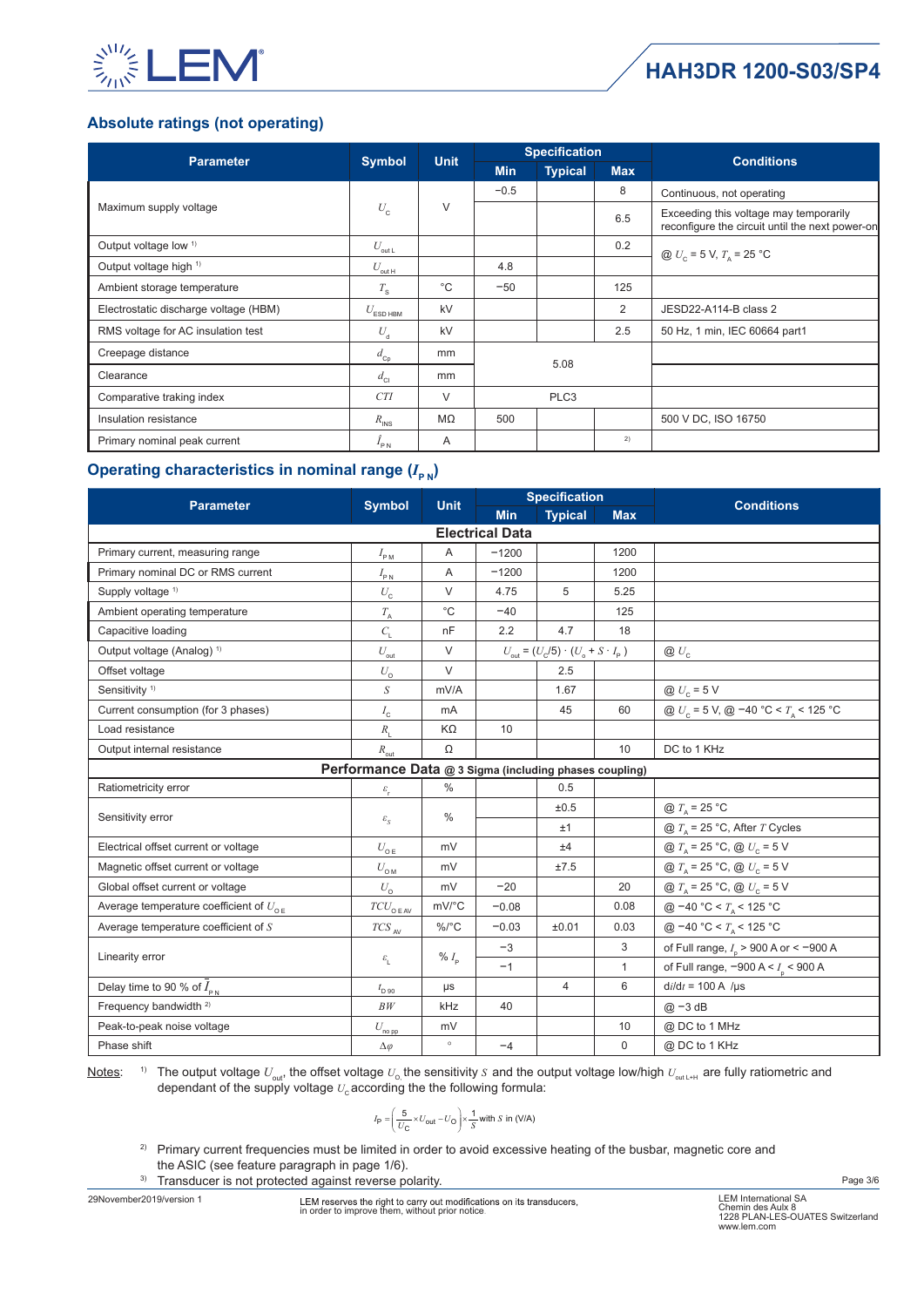

**HAH3DR 1200-S03/SP4**

# **Total error**  $ε$ <sub>tot</sub>



|                      | Total error $\varepsilon_{\scriptscriptstyle\rm tot}$ specification |                                        |        |                  |                                      |        |  |
|----------------------|---------------------------------------------------------------------|----------------------------------------|--------|------------------|--------------------------------------|--------|--|
| $I_{\rm p}({\sf A})$ |                                                                     | $T_{\rm A}$ = 25 °C, $U_{\rm c}$ = 5 V |        |                  | -40 °C < $T_a$ < 125 °C, $U_c$ = 5 V |        |  |
| 1200                 | 90 mV                                                               | 54 A                                   | 4.50 % | $110 \text{ mV}$ | 66 A                                 | 5.50 % |  |
| 900                  | 50 mV                                                               | 30 A                                   | 2.50 % | 70 mV            | 42 A                                 | 3.50 % |  |
| $\Omega$             | $20 \text{ mV}$                                                     | 12A                                    | 1.00%  | $30 \text{ mV}$  | 18 A                                 | 1.50 % |  |
| $-900$               | 50 mV                                                               | 30 A                                   | 2.50 % | 70 mV            | 42 A                                 | 3.50%  |  |
| $-1200$              | 90 mV                                                               | 54 A                                   | 4.50 % | $110 \text{ mV}$ | 66 A                                 | 5.50 % |  |

Page 4/6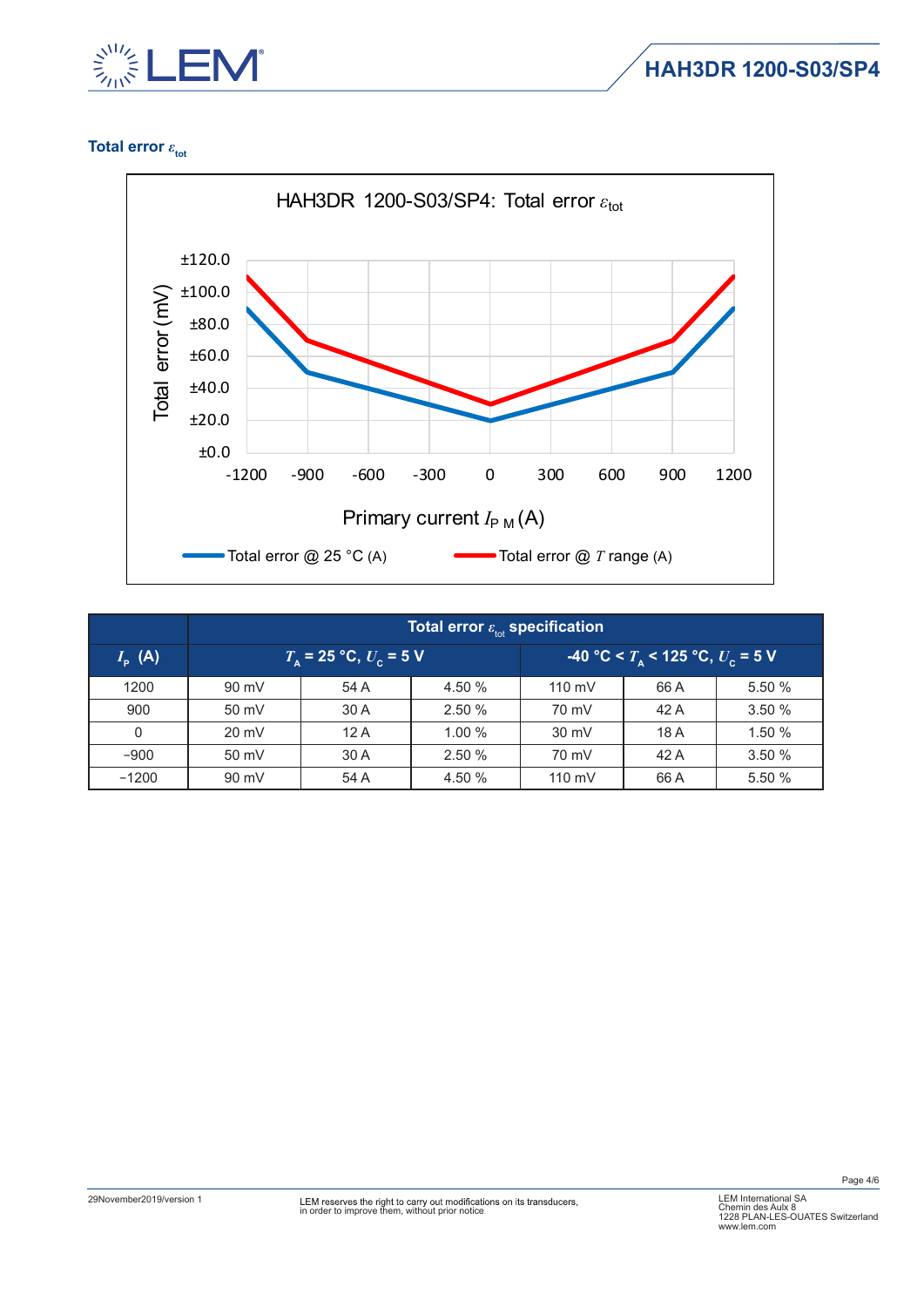![](_page_4_Picture_0.jpeg)

### **PERFORMANCES PARAMETERS DEFINITIONS**

### **Primary current definition:**

![](_page_4_Figure_4.jpeg)

### **Definition of typical, minimum and maximum values:**

Minimum and maximum values for specified limiting and safety conditions have to be understood as such as values shown in "typical" graphs. On the other hand, measured values are part of a statistical distribution that can be specified by an interval with upper and lower limits and a probability for measured values to lie within this interval. Unless otherwise stated (e.g. "100 % tested"), the LEM definition for such intervals designated with "min" and "max" is that the probability for values of samples to lie in this interval is 99.73 %. For a normal (Gaussian) distribution, this corresponds to an interval between −3 sigma and +3 sigma. If "typical" values are not obviously mean or average values, those values are defined to delimit intervals with a probability of 68.27 %, corresponding to an interval between −sigma and +sigma for a normal distribution. Typical, minimum and maximum values are determined during the initial characterization of a product.

### **Output noise voltage:**

The output voltage noise is the result of the noise floor of the Hall elements and the linear amplifier.

### **Magnetic offset:**

The magnetic offset is the consequence of an any current on the primary side. It's defined after a stated excursion of primary current.

### **Linearity:**

The maximum positive or negative discrepancy with a reference

straight line  $U_{\text{out}}$  =  $f(I_{\text{P}})$ . Unit: linearity (%) expressed with full scale of  $I_{\sf PN}$ .

![](_page_4_Figure_14.jpeg)

# Delay time  $t_{\text{D 90}}$ :

The time between the primary current signal  $(I_{p,N})$  and the output signal reach at 90 % of its final value.

![](_page_4_Figure_17.jpeg)

### **Sensitivity:**

The transducer's sensitivity *S* is the slope of the straight line

 $U_{\text{out}} = f(I_{\text{p}})$ , it must establish the relation:

$$
U_{\text{out}}(I_{\text{P}}) = U_{\text{C}}/5 (S \times I_{\text{P}} + U_{\text{O}})
$$

#### **Offset with temperature:**

The error of the offset in the operating temperature is the variation of the offset in the temperature considered with the initial offset at 25 °C.

The offset variation  $I_{\text{o }r}$  is a maximum variation the offset in the temperature range:

$$
I_{\text{O }T} = I_{\text{O }E} \text{ max } - I_{\text{O }E} \text{ min}
$$

The offset drift  $TCI_{O E A}$  is the  $I_{O T}$  value divided by the temperature range.

### **Sensitivity with temperature:**

The error of the sensitivity in the operating temperature is the relative variation of sensitivity with the temperature considered with the initial offset at 25 °C.

The sensitivity variation  $S<sub>T</sub>$  is the maximum variation (in ppm or %) of the sensitivity in the temperature range:  $S_{\tau}$  = (Sensitivity max – Sensitivity min) / Sensitivity at 25 °C. The sensitivity drift *TCS*  $_{AV}$  is the  $S_T$  value divided by the temperature range. Deeper and detailed info available is our LEM technical sales offices (www.lem.com).

## **Offset voltage**  $@ I_p = 0 A$ **:**

The offset voltage is the output voltage when the primary current is zero. The ideal value of  $U_0$  is  $U_c/2$ . So, the difference of *U*<sub>O</sub> − *U*<sub>C</sub>/2 is called the total offset voltage error. This offset error can be attributed to the electrical offset (due to the resolution of the ASIC quiescent voltage trimming), the magnetic offset, the thermal drift and the thermal hysteresis. Deeper and detailed info available is our LEM technical sales offices (www.lem. com).

### **Environmental test specifications:**

Refer to LEM GROUP test plan laboratory CO.11.11.515.0 with "Tracking\_Test Plan\_Auto" sheet.

Page 5/6